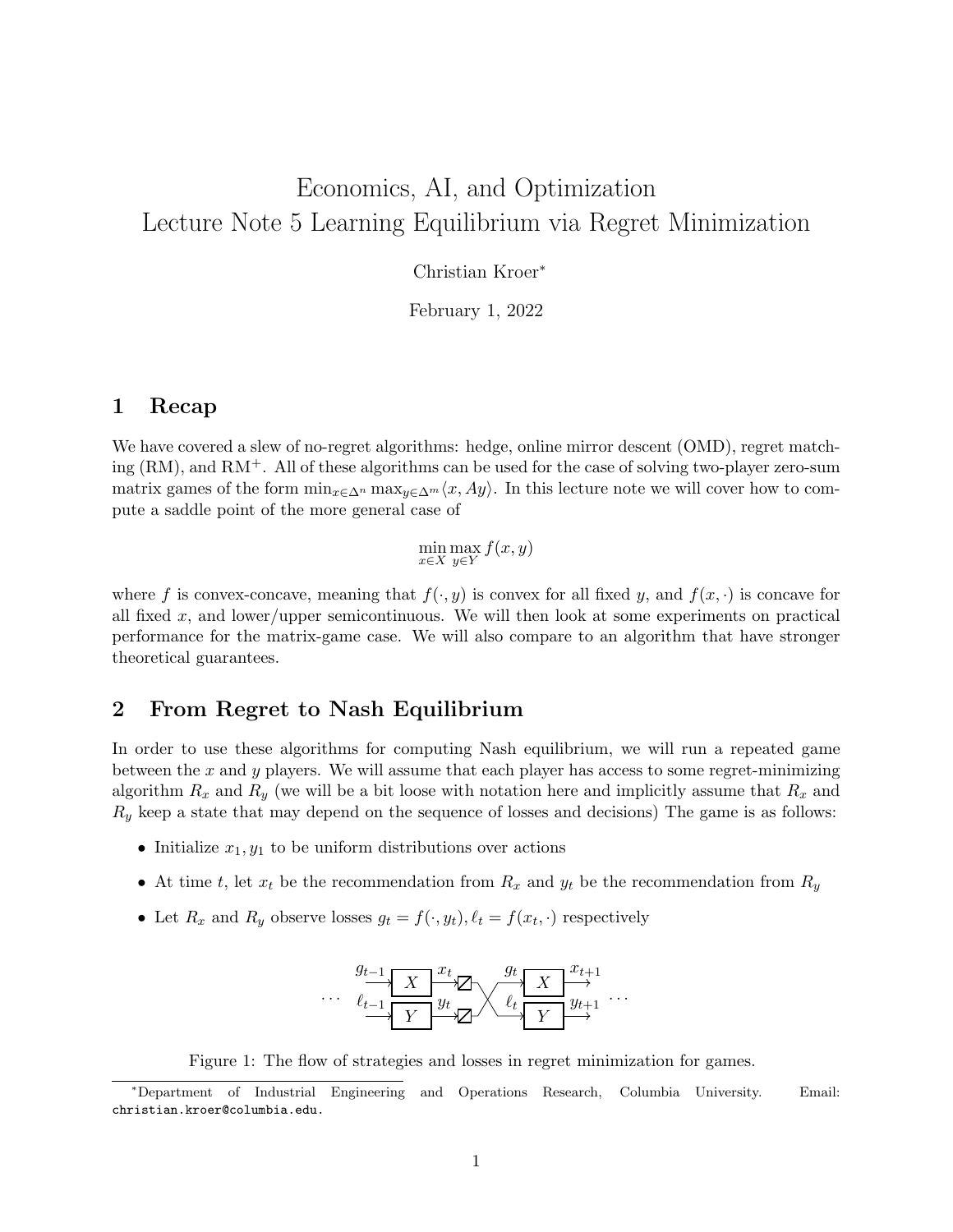For a strategy pair  $\bar{x}, \bar{y}$ , we will measure proximity to Nash equilibrium via the saddle-point residual (SPR):

$$
\xi(\bar{x},\bar{y}) := \left[\max_{y\in Y} f(\bar{x},y) - f(\bar{x},\bar{y})\right] + \left[f(\bar{x},\bar{y}) - \min_{x\in X} f(x,\bar{y})\right] = \max_{y\in Y} f(\bar{x},y) - \min_{x\in X} f(x,\bar{y}).
$$

Each bracketed term represents how much each player can improve by deviating from  $\bar{y}$  or  $\bar{x}$ respectively, given the strategy profile  $(\bar{x}, \bar{y})$ . In game-theoretic terms the brackets are how much each player improves by best responding.

Now, suppose that the regret-minimizing algorithms guarantee regret bounds of the form

<span id="page-1-0"></span>
$$
\max_{y \in Y} \sum_{t=1}^{T} f(x_t, y) - \sum_{t=1}^{T} f(x_t, y_t) \le \epsilon_y
$$
\n
$$
\sum_{t=1}^{T} f(x_t, y_t) - \min_{x \in X} \sum_{t=1}^{T} f(x, y_t) \le \epsilon_x,
$$
\n(1)

then the following folk theorem holds

<span id="page-1-1"></span>**Theorem 1.** Suppose [\(1\)](#page-1-0) holds, then for the average strategies  $\bar{x} = \frac{1}{7}$  $\frac{1}{T} \sum_{t=1}^T x_t, \bar{y} = \frac{1}{T}$  $\frac{1}{T} \sum_{t=1}^{T} y_t$  the SPR is bounded by

$$
\xi(\bar{x}, \bar{y}) \le \frac{(\epsilon_x + \epsilon_y)}{T}.
$$

Proof. Summing the two inequalities in [\(1\)](#page-1-0) we get

$$
\epsilon_x + \epsilon_y \ge \max_{y \in Y} \sum_{t=1}^T f(x_t, y) - \sum_{t=1}^T f(x_t, y_t) + \sum_{t=1}^T f(x_t, y_t) - \min_{x \in X} \sum_{t=1}^T f(x, y_t)
$$
  
= 
$$
\max_{y \in Y} \sum_{t=1}^T f(x_t, y) - \min_{x \in X} \sum_{t=1}^T f(x, y_t)
$$
  

$$
\ge T \left[ \max_{y \in Y} f(\bar{x}, y) - \min_{x \in X} f(x, \bar{y}) \right],
$$

where the inequality is by  $f$  being convex-concave.

So now we know how to compute a Nash equilibrium: simply run the above repeated game with each player using a regret-minimizing algorithm, and the uniform average of the strategies will converge to a Nash equilibrium.

Figure [2](#page-2-0) shows the performance of the regret-minimization algorithms taught so far in the course, when used to compute a Nash equilibrium of a zero-sum matrix game via Theorem [1.](#page-1-1) Performance is shown on 3 randomized matrix game classes where entries in A are sampled according to: 100-by-100 uniform [0, 1], 500-by-100 standard Gaussian, and 100-by-100 standard Gaussian. All plots are averaged across 50 game samples per setup. We show one addition algorithm for reference: the *mirror prox* algorithm, which is an offline optimization algorithm that converges to a Nash equilibrium at a rate of  $O\left(\frac{1}{7}\right)$  $(\frac{1}{T})$ . It's an accelerated variant of mirror descent, and it similarly relies on a distance-generating function d. The plot shows mirror prox with the Euclidean distance.

As we see in Figure [2,](#page-2-0) mirror prox indeed performs better than all the  $O\left(\frac{1}{\sqrt{2}}\right)$ T regret minimizers using the setup for Theorem [1.](#page-1-1) On the other hand, the entropy-based variant of OMD, which has a log *n* dependence on the dimension *n*, performs much worse than the algorithms with  $\sqrt{n}$ dependence.

 $\Box$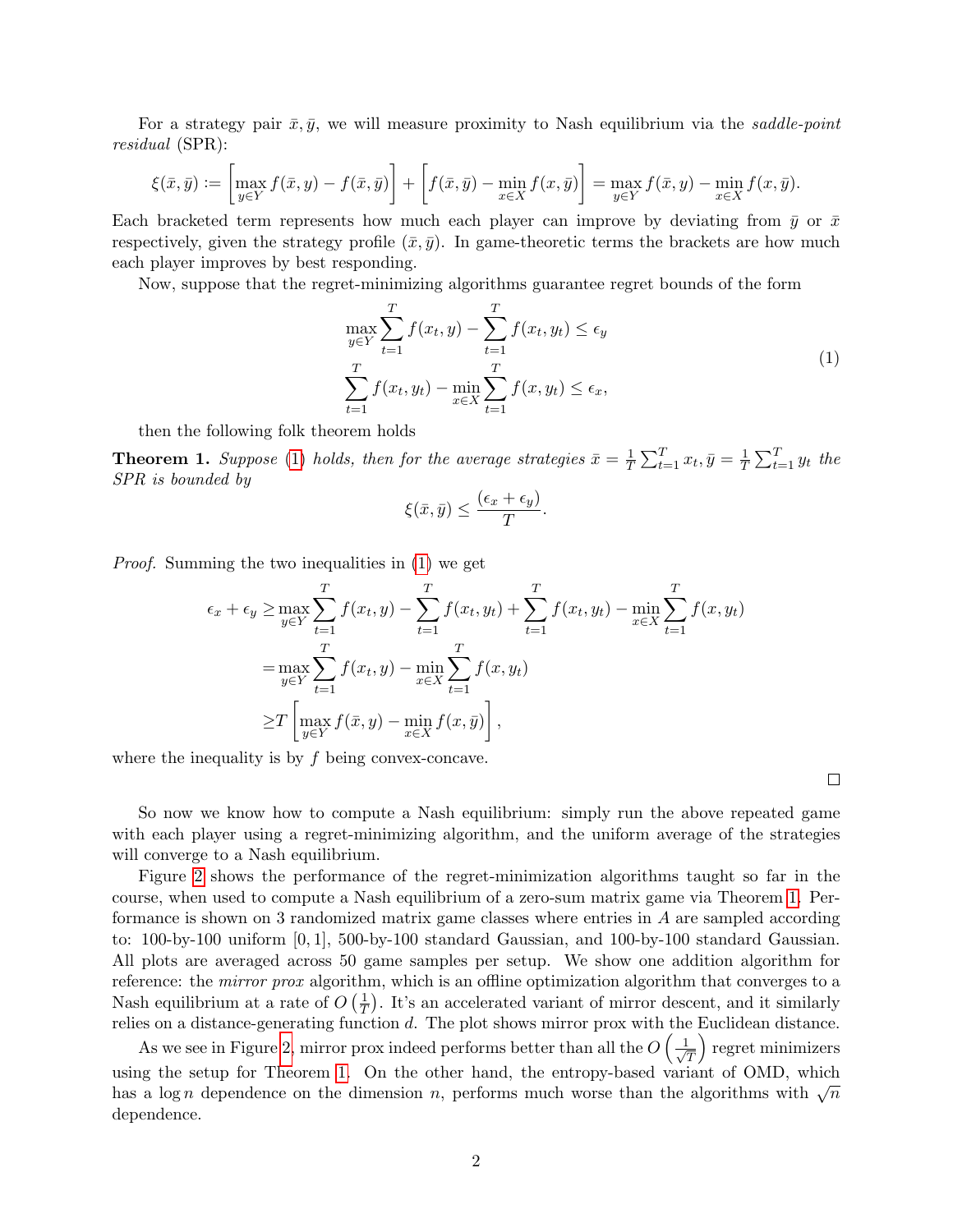

<span id="page-2-0"></span>Figure 2: Plots showing the performance of four different regret-minimization algorithms for computing Nash equilibrium, all using Theorem [1.](#page-1-1) Mirror prox with uniform averaging is also shown as a reference point.

## 3 Alternation

Let's try making a small tweak now. We will consider what is usually called *alternation*. In alternation, the players are no longer symmetric: one player sees the loss based on the previous strategy of the other player as before, but the second player sees the loss associated to the current strategy.

- Initialize  $x_1, y_1$  to be uniform distributions over actions
- At time t, let  $x_t$  be the recommendation from  $R_x$
- The *y* player observes loss  $f(x_t, \cdot)$
- $y_t$  is the recommendation from  $R_y$  after observing  $f(x_t, \cdot)$
- The x player observes loss  $f(\cdot, y_t)$

Suppose that the regret-minimizing algorithms guarantee regret bounds of the form

<span id="page-2-1"></span>
$$
\max_{y \in Y} \sum_{t=1}^{T} f(x_{t+1}, y) - \sum_{t=1}^{T} f(x_{t+1}, y_t) \le \epsilon_y
$$
\n
$$
\sum_{t=1}^{T} f(x_t, y_t) - \min_{x \in X} \sum_{t=1}^{T} f(x, y_t) \le \epsilon_x.
$$
\n(2)

<span id="page-2-2"></span>**Theorem 2.** Suppose we run two regret minimizer with alternation and they give the guarantees in [\(2\)](#page-2-1). Then the average strategies  $\bar{x} = \frac{1}{7}$  $\frac{1}{T} \sum_{t=1}^{T} x_{t+1}, \bar{y} = \frac{1}{T}$  $\frac{1}{T} \sum_{t=1}^T y_t$ .

$$
\xi(\bar{x}, \bar{y}) \le \frac{\epsilon_x + \epsilon_y + \sum_{t=1}^T \left( f(x_{t+1}, y_t) - f(x_t, y_t) \right)}{T}
$$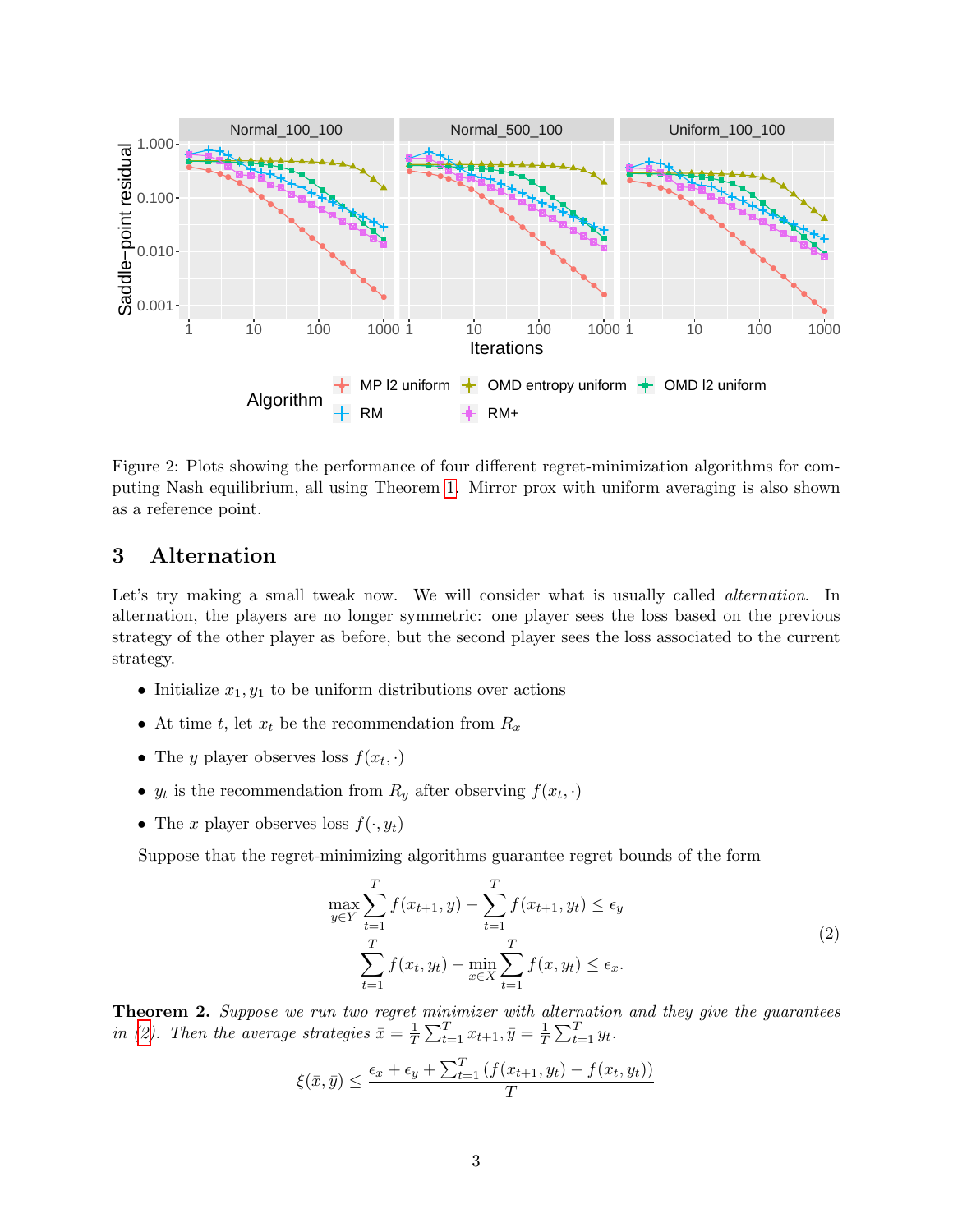Proof. As before we sum the regret bounds to get

$$
\epsilon_x + \epsilon_y \ge \max_{y \in Y} \sum_{t=1}^T f(x_{t+1}, y) - \sum_{t=1}^T f(x_{t+1}, y_t) + \sum_{t=1}^T f(x_t, y_t) - \min_{x \in X} \sum_{t=1}^T f(x, y_t)
$$

$$
= \max_{y \in Y} \sum_{t=1}^T f(x_{t+1}, y) - \min_{x \in X} \sum_{t=1}^T f(x, y_t) - \sum_{t=1}^T [f(x_{t+1}, y_t) - f(x_t, y_t)]
$$

$$
\ge T \left[ \max_{y \in Y} f(\bar{x}, y) - \min_{x \in X} f(x, \bar{y}) \right] - \sum_{t=1}^T [f(x_{t+1}, y_t) - f(x_t, y_t)]
$$

 $\Box$ 

Figure [3](#page-3-0) shows the performance of the same set of regret-minimization algorithms but now using the setup from Theorem [2.](#page-2-2) Mirror prox is shown exactly as before.



<span id="page-3-0"></span>Figure 3: Plots showing the performance of four different regret-minimization algorithms for computing Nash equilibrium, all using Theorem [2.](#page-2-2) Mirror prox with uniform averaging is also shown as a reference point.

Amazingly, Figure [3](#page-3-0) shows that with alternation, OMD with Euclidean DGF, regret matching, and  $RM^+$  all performs about on par with mirror prox.

# 4 Increasing Iterate Averaging

Now we will look at one final tweak. In Theorems [1](#page-1-1) and [2](#page-2-2) we generated a solution by uniformly averaging iterates. We will now consider polynomial averaging schemes of the form

$$
\bar{x} = \frac{1}{\sum_{t=1}^{T} t^q} \sum_{t=1}^{T} t^q x_t, \quad \bar{y} = \frac{1}{\sum_{t=1}^{T} t^q} \sum_{t=1}^{T} t^q y_t.
$$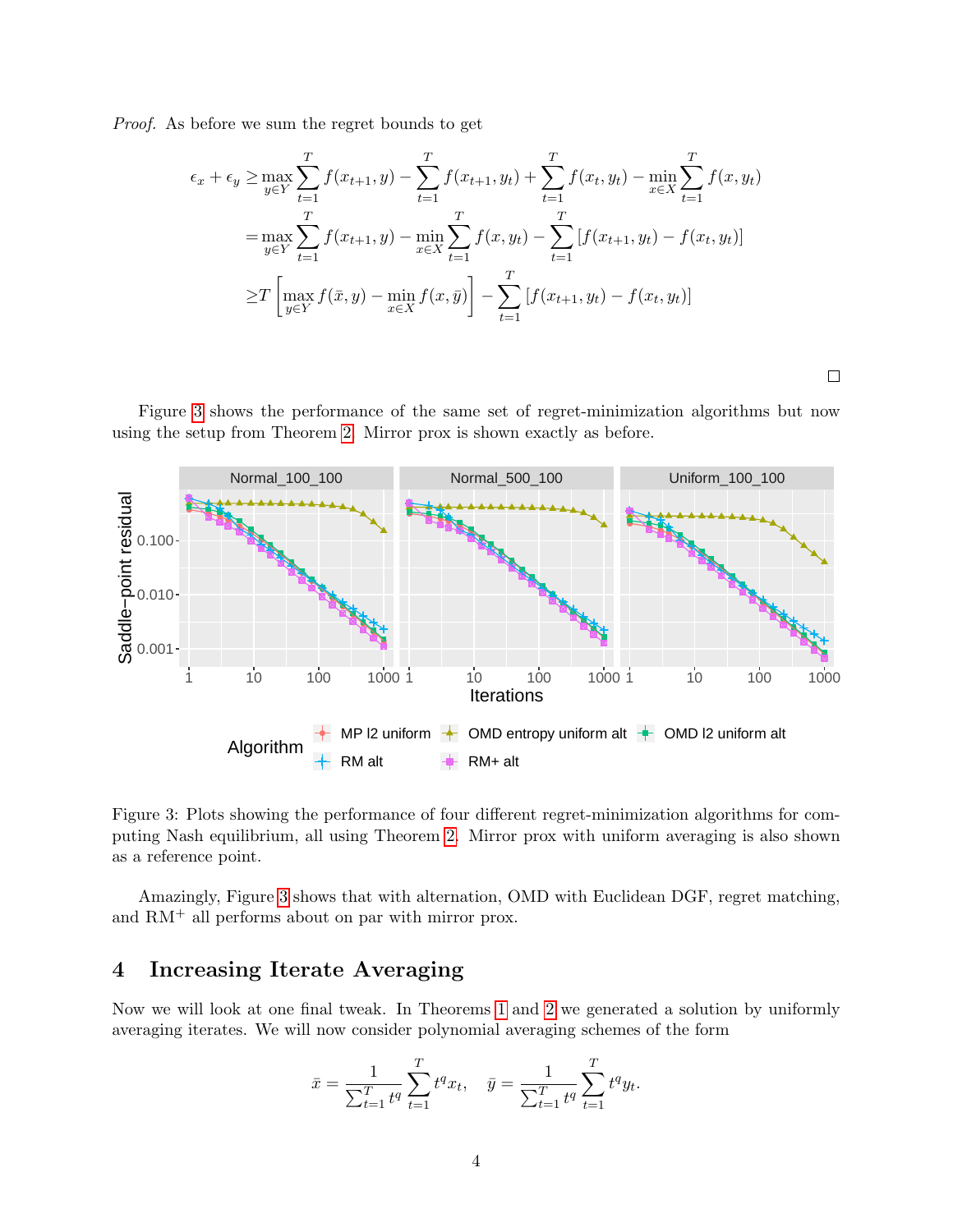

<span id="page-4-0"></span>Figure 4: Plots showing the performance of four different regret-minimization algorithms for com-puting Nash equilibrium, all using Theorem [2.](#page-2-2) All algorithms use linear averaging.  $RM^+$  with uniform averaging is shown as a reference point.

Figure [4](#page-4-0) shows the performance of the same set of regret-minimization algorithms but now using the setup from Theorem [2](#page-2-2) and linear averaging in all algorithms, including mirror prox. The fastest algorithm with uniform averaging,  $RM^+$  with alternation, is shown for reference. OMD with Euclidean DGF and  $RM^+$  with alternation both gain another order of magnitude in performance by introducing linear averaging.

It can be shown that  $RM^+$ , online mirror descent, and mirror prox, all work with polynomial averaging schemes.

# 5 Historical Notes and Further Reading

The derivation of a folk theorem for alternation in matrix games was by Burch et al. [\[2\]](#page-5-0), after Farina et al. [\[4\]](#page-5-1) pointed out that the original folk theorem does not apply when using alternation. The general convex-concave case is new, although easily derived from the existing results.

The fact that Euclidean distance seems to perform better than entropy when solving matrix games in practice has been observed in a few different algorithms both first-order methods [\[3,](#page-5-2) [6\]](#page-5-3) and regret-minimization algorithms [\[5\]](#page-5-4). The fact that OMD with Euclidean distance performs much better after adding alternation has not been observed before.

Results for polynomial averaging schemes were shown by Tammelin et al. [\[7\]](#page-5-5), Brown and Sand-holm [\[1\]](#page-4-1) for RM<sup>+</sup>, in Nemirovski's lecture notes at [https://www2.isye.gatech.edu/~nemirovs/](https://www2.isye.gatech.edu/~nemirovs/LMCO_LN2019NoSolutions.pdf) [LMCO\\_LN2019NoSolutions.pdf](https://www2.isye.gatech.edu/~nemirovs/LMCO_LN2019NoSolutions.pdf) for mirror descent and mirror prox, and for several other primaldual first-order methods by Gao et al. [\[6\]](#page-5-3).

#### References

<span id="page-4-1"></span>[1] Noam Brown and Tuomas Sandholm. Solving imperfect-information games via discounted regret minimization. In Proceedings of the AAAI Conference on Artificial Intelligence, volume 33,